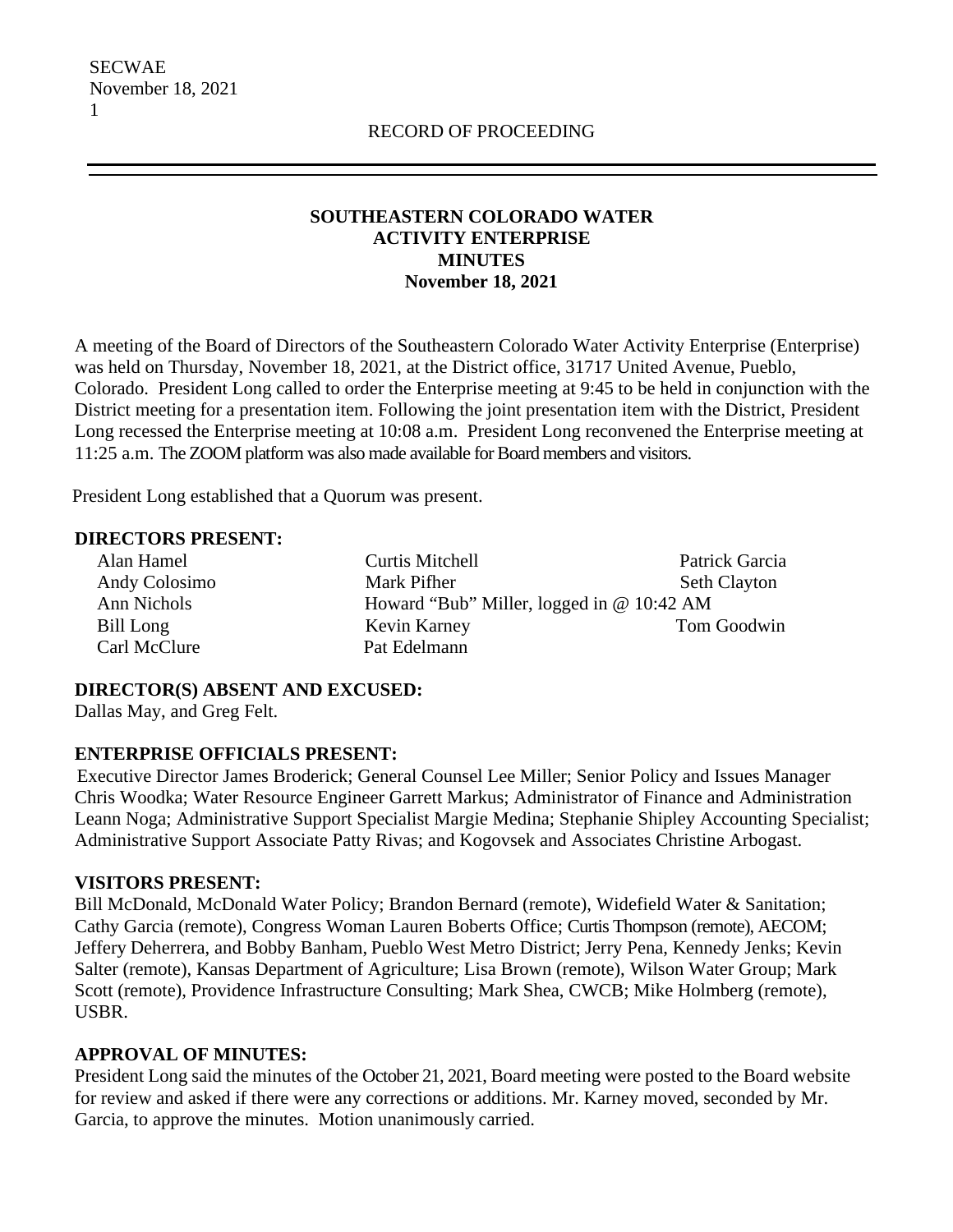#### **TREASURER REPORT:**

Treasurer Nichols reported the financial statements for October 2021, were posted to the Board website for review. Ms. Nichols moved, seconded by Mr. Clayton, for acceptance of the October 2021 financial statements and payment of the November 2021 bills. Motion unanimously carried.

### **PRESENTATION ITEMS:**

#### FEDERAL LEGISLATION UPDATE

Ms. Arbogast reported that Congress has passed the infrastructure bill, which offers the possibility of funding that could accelerate the Arkansas Valley Conduit. It also includes some funding for drought response and forest health. The state revolving funds for water and wastewater also get enormous increases.

Camille Touton has been confirmed Commissioner of Bureau of Reclamation. Regional and state appointments to USDA and EPA have not yet been made.

## **ACTION ITEMS:**

None

#### **INFORMATION ITEMS:**

The Board was provided written material on the following topics, which was posted to the Board website:

- AVC Update
- JWBHP Update
- Excess Capacity Master Contract Update

Mr. Long asked if there were any other business matters to come before the Enterprise Board. Mr. Long wanted to reiterate what Mr. Karney mentioned in the Finance Committee Meeting: In addition to the contract negotiations, Leann, Jim and staff have been attending over 30 meetings in the lower valley for outreach on the AVC project. Mr. Long wanted to thank all staff that have been involved as well as Jason Myers from GMS Consulting. Mr. Long also reminded all that the December Board meeting will be held on December 9, 2021 @ 9:30 at the District office. Immediately following, we will be attending the Holiday Luncheon. Hearing no other matters to be brought before the Enterprise Board, Mr. Long adjourned the meeting at 11:36 a.m.

Respectfully submitted,

Patty Rivas Administrative Support Associate

**Secretary**